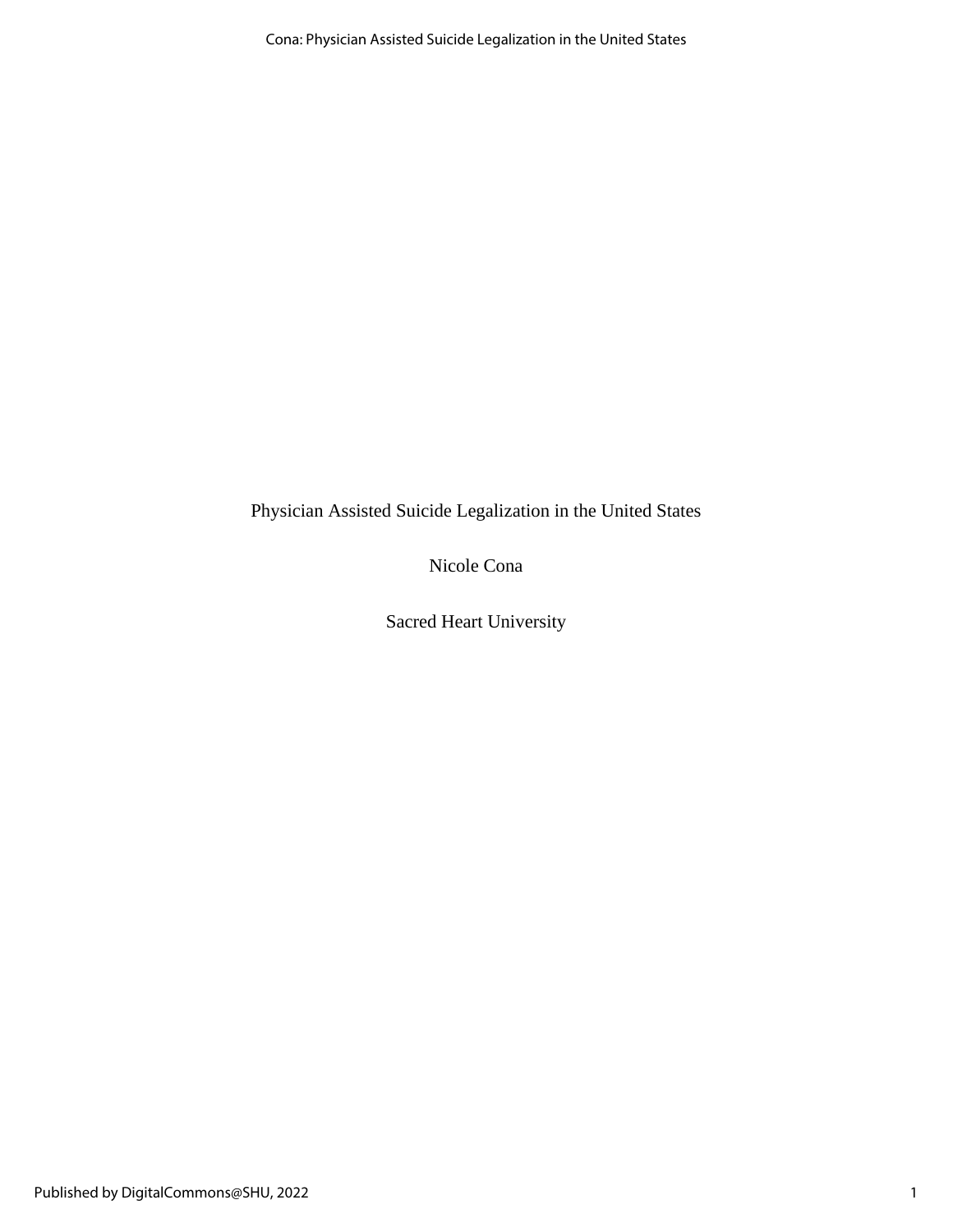#### **Abstract**

In a growing society of medicine there are countless people with terminal illnesses that cannot be cured. These people can suffer a long time with anything from physical pain or even a declining mental view of life. In some cases, in certain states, patients can choose to peacefully end their life through the process of physician assisted suicide (PAS). From past Supreme Court rulings from Vacco v. Quill and Washington v. Glucksberg which challenge the Equal Protection Clause and Due Process Clause respectively. After both rulings were decided, the Supreme Court left the decision of physician assisted suicide up to each individual state to decide if it show be legal. Eleven states have PAS legalized with countless strict requirements, such as age, confirmation of a terminal illness with a six-month prognosis, location of patient care, physiological evaluations, formal requests for the medicine, and physical capability to administer the medicine themselves. Based on different research, it has shown that the physical toll an illness has on a patient's body can influence the mental aspect, too. Studies have shown that the leading physical cause of terminal illnesses, fatigue, can lead a patient to develop a feeling of a less meaningful life due to not being able to perform their normal daily tasks. Furthermore, contrary to most medical ethics, PAS can be supported by different ethical principles. Patients hold a right to make their own rational decisions and their wishes can be honored by legalizing PAS throughout the United States. In the process of PAS, patients hold their own power to end their suffering peacefully, having control over their illness, and families can have closure. Other treatment such as palliative medicine sometimes can only causing more suffering. By legalizing physician assisted suicide, terminal patients can have the option to peacefully end pain and suffering while in the end stage of their terminal illness fight.

2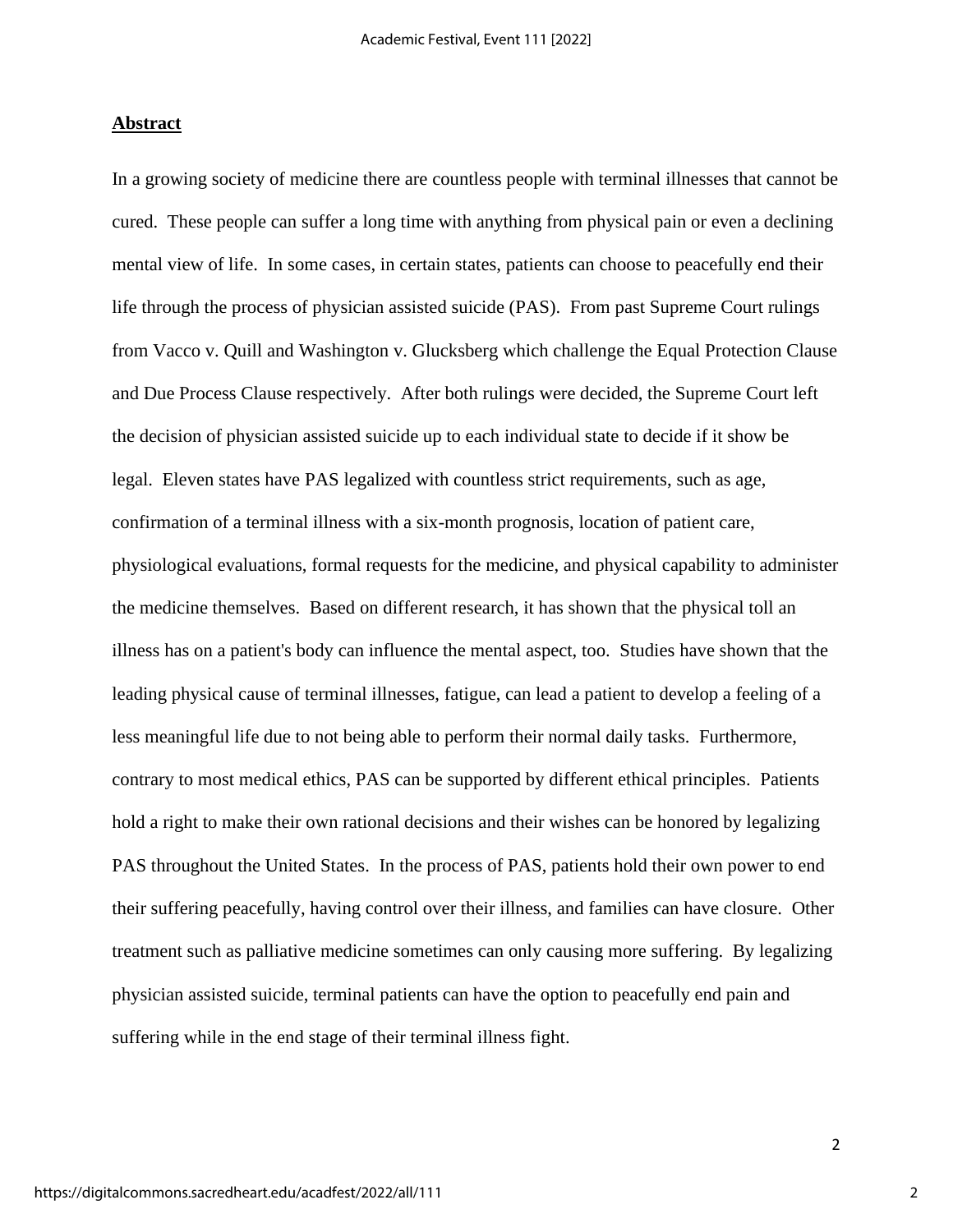## **Introduction**

Have you or a loved one ever experienced a long-term illness? In a growing society of medicine there are countless people with terminal illnesses that cannot be cured. These people can suffer a long time with anything from physical pain or even a declining mental view of life. You may ask yourself many tiring questions such as, 'will I ever feel better?' which can be mentally draining for those physically suffering every day. In certain states, in which a majority side is more Democratic, there is the option of physician-assisted suicide (PAS) that gives the patient a choice of permanently ending their life which takes away that pain they have been going through. Physician-assisted suicide is legal in the District of Columbia, Vermont, Maine, Hawaii, Washington, Colorado, California, New Jersey, New Mexico, and Oregon (How to Access and Use Death with Dignity Laws, 2021). Should physician-assisted suicide continue to be legalized in these states for all citizens?

The topic of physician-assisted suicide can be controversial when looking at different areas within the topic. The current Supreme Court ruling has allowed each state in the United States to choose whether physician-assisted suicide should be deemed legal. However, each case of a terminal illness is different when looking at the correlation between the patient's condition and mental health. Some patients are mentally strong, and some can become engulfed in the physical ailment of their situation. The most controversial area is the ethical argument because there are multiple areas to address, such as the patient's wants, and the family's and doctor's emotional affect. There are many areas to consider when deciding if physician-assisted suicide should continue to be legalized. I believe this is an important topic because many patients living with a terminal or chronic illness face struggles physically in their daily lives that can ultimately lead to a poor mental well-being. Based on past Supreme Court rulings, the

3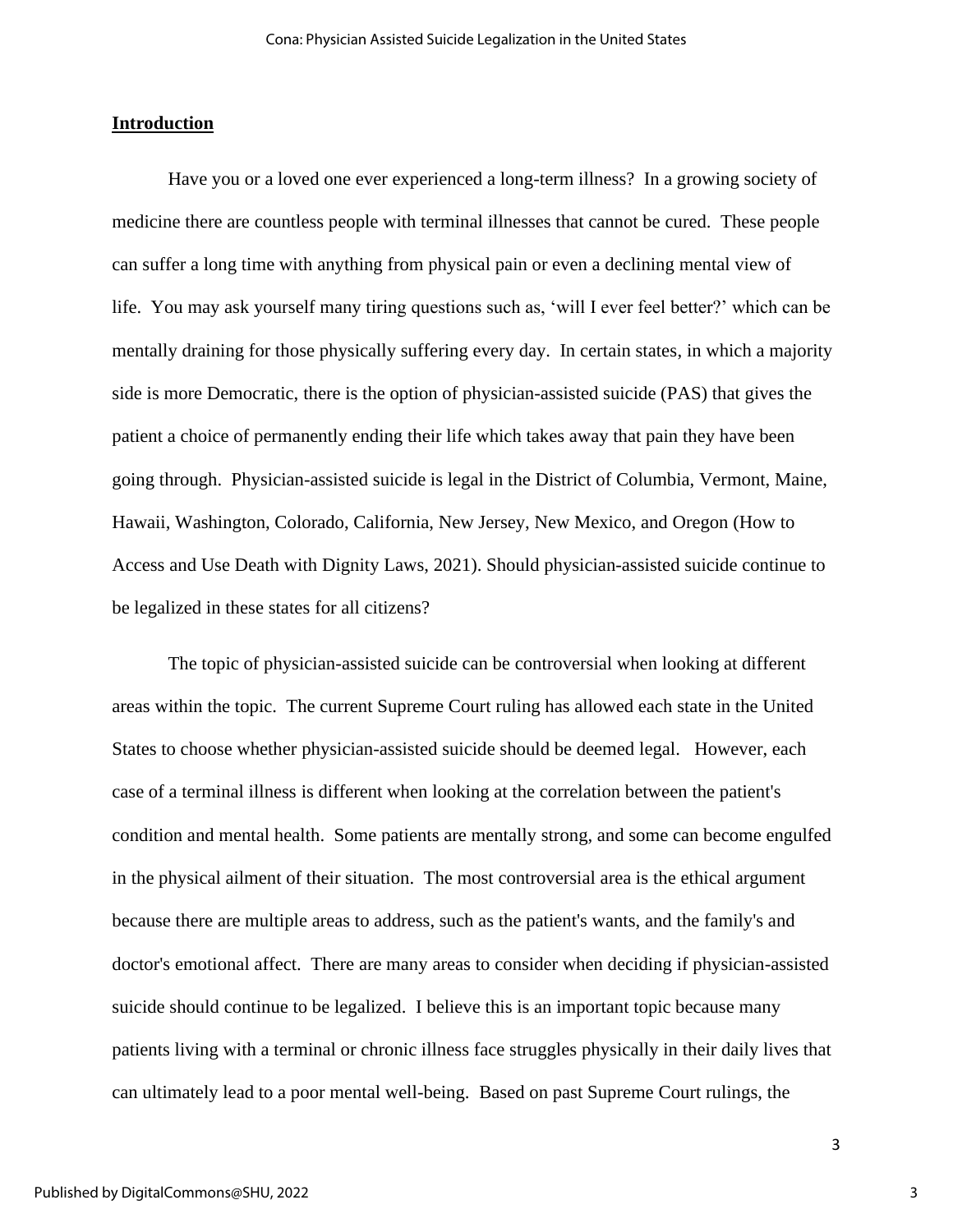relationship between physical illness and mental health, and ethical principles, physician-assisted suicide should become a legal right to all Americans in the United States.

Terminal illness is a condition in which is fatal to one's life. Common examples are cancer, HIV, and liver disease (Common terminal diagnoses, 2013). However, chronic illness is a condition that lasts over a period of time, typically 1 or more years, they are often incurable, but not always life-threatening. According to the Department of Health, 2021, a couple of the major chronic illness examples are heart disease, stroke, lung cancer, depression, and arthritis. It is possible that "some chronic illnesses can be immediately life-threatening, such as heart disease and stroke" (Chronic Illness, 2021). Also, some chronic illnesses such as arthritis, are not always the cause of death for those living with it. According to the Death with Dignity Law, also known as physician assisted suicide, require those that fit the criteria of "having a terminal illness with a confirmed prognosis of having 6 or fewer months to live" (Death with dignity acts, 2021). The law requires those that have a terminal illness to be eligible for physician assisted suicide.

## **Legality**

In recent years, physician assisted suicide has been a topic of controversy, however, Supreme Court ruling has allowed each state in the United States to choose whether if PAS should be deemed legal. Due to both court cases taken place and decided in 1997, Vacco v. Quill and Washington v. Glucksberg, the current law for physician assisted suicide is dependent on each state's individual decision. In the case Vacco v. Quill, "New York physicians' asses that, although it would be consistent with the standards of their medical practices to prescribe lethal medication for mentally competent, terminally ill patients who are suffering great pain and desire a doctor's help in taking their own lives" (Legal Information Institute, 1997). In New York and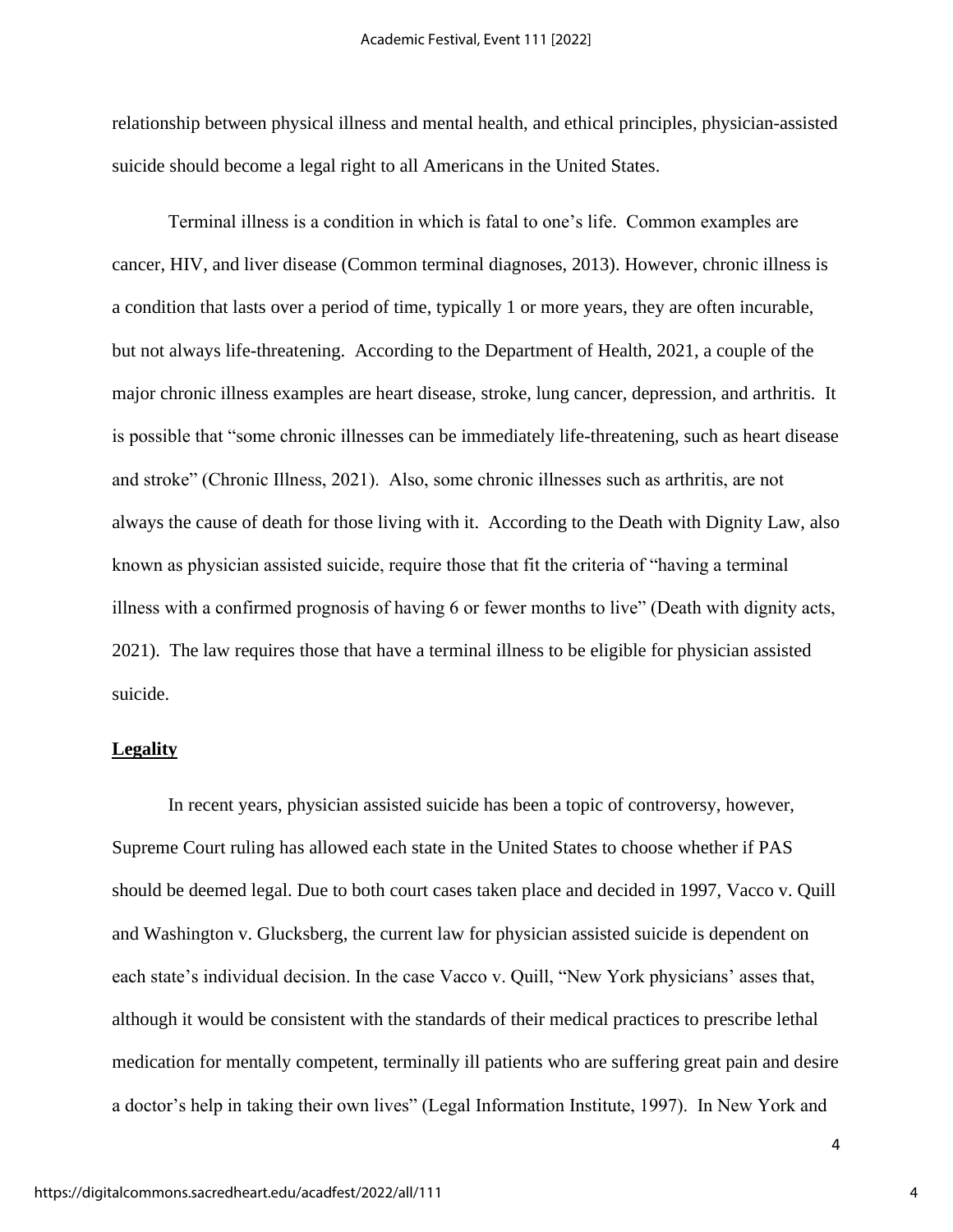many other states, it is illegal for those to aid in another person's death, but the patient can refuse life-saving treatment. This case, along with physicians, 3 terminally ill patients sued the State's Attorney General on the grounds of the ban violating the 14th Amendment, Equal Protection Clause. The Equal Protection Clause states that "States must treat like cases alike but may treat unlike cases accordingly" (Legal Information Institute, 1997). One of the major debates in the Vacco v. Quill case was that New York "accords different treatment to those competent, terminally ill persons who wish to hasten their deaths by self-administering prescribed drugs than it does to those who wish to do so by directing the removal of life support systems, and that this supposed unequal treatment is not rationally related to any legitimate state interests" (Legal Information Institute, 1997). By end of the trial, the ruling was held with the reasoning that it does not violate the Equal Protection Clause. Prior to the second case, Washington v. Glucksberg, at the time the law states that it is a crime to assist suicide in Washington State. In the case of Washington v. Glucksberg, 4 Washington physicians, and 3 ill patients sued the State and its Attorney General on the grounds of the ban being unconstitutional. It was held that "Washington's prohibition against causing or aiding a suicide does not violate the Due Process Clause" (Washington v. Glucksberg, 1997). The Due Process Clause is that federal or state government cannot prevent the right to life, liberty, or property. Major examination within the case was done on the Nation's history of legal traditions and practices, fundamental liberty, and the Anglo-American common law which has looked down upon assisted suicide for 700 years (Washington v. Glucksberg, 1997). These traditions that were in place never exhibited exceptions to those close to death. Through re-examination, the court decided to reverse the law due to the Nation's history and it led to the conclusion, "respondents' asserted 'right' to

5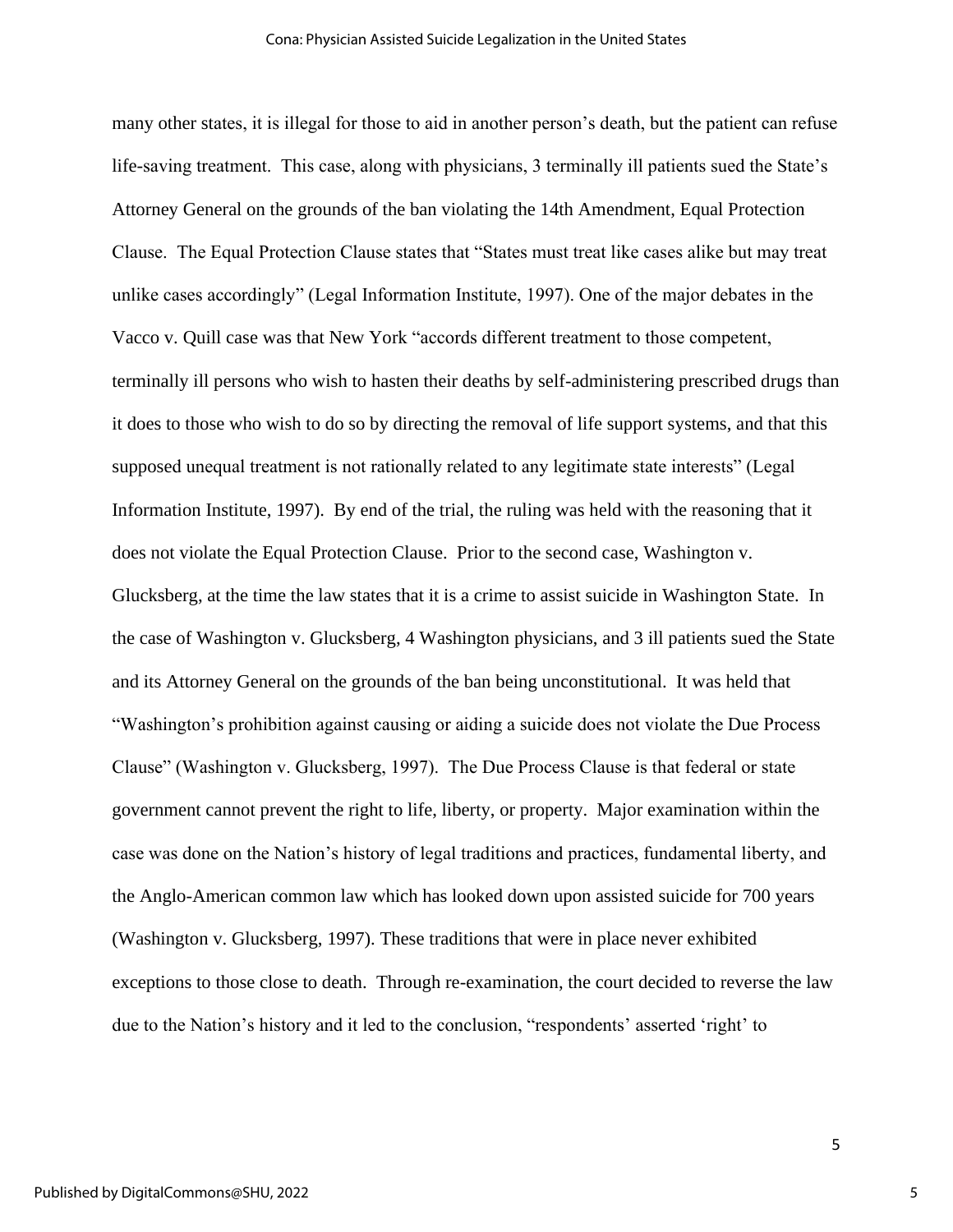assistance in committing suicide is not a fundamental liberty interest protected by the Due Process Clause" (Washington v. Glucksberg, 1997).

The Washington v. Glucksberg court case led to the Supreme Court decision; physician assisted suicide is not protected under the Due Process Clause. Both these cases were brought to the Supreme Court in June of 1997 where it was ruled that there is no constitutional right to physician assisted suicide for all patients, neither on the grounds of the Equal Protection Clause, from Vacco v. Quill, nor the Due Process Clause, from Washington v. Glucksberg. Thus, these states were allowed to outlaw physician assisted suicide, however, the Supreme Court did not consider the importance of pain with treatment and the right to refuse medical treatment. Also, it left the option of the states deciding what they should do because the Supreme Court ruling held that a state could forbid PAS. Therefore, states began allowing PAS, first beginning in Oregon.

In Oregon, there are supporting's of PAS decisions by the Death with Dignity Act. Death with Dignity Act allows eligible individuals the legally request and administer medication from their physician "to end their life in a peaceful, humane, and dignified manner" (Parrot, 2021). This allows patients to legally express their right of liberty in the states that have this legislation. Also, the right of liberty and self-determination is protected under the Due Process Clause. Each patient has a liberty that is supported by the Due Process Clause, which reverses the ban of PAS, however, it is only legal in 10 states. "Protections in the statutes ensure that patients remain the driving force in end-of-life care discussions" (Death with Dignity Act, 2021). Only patients can make this decision for themselves. Many requirements ensure a patient is capable and fit to go through PAS treatment such as the patient's written request must be witnessed by 2 people, one cannot be a relative (Death with dignity acts, 2021). Also, the Equal Protection Clause protects individuals from the federal government and state government preventing equal rights (Equal

6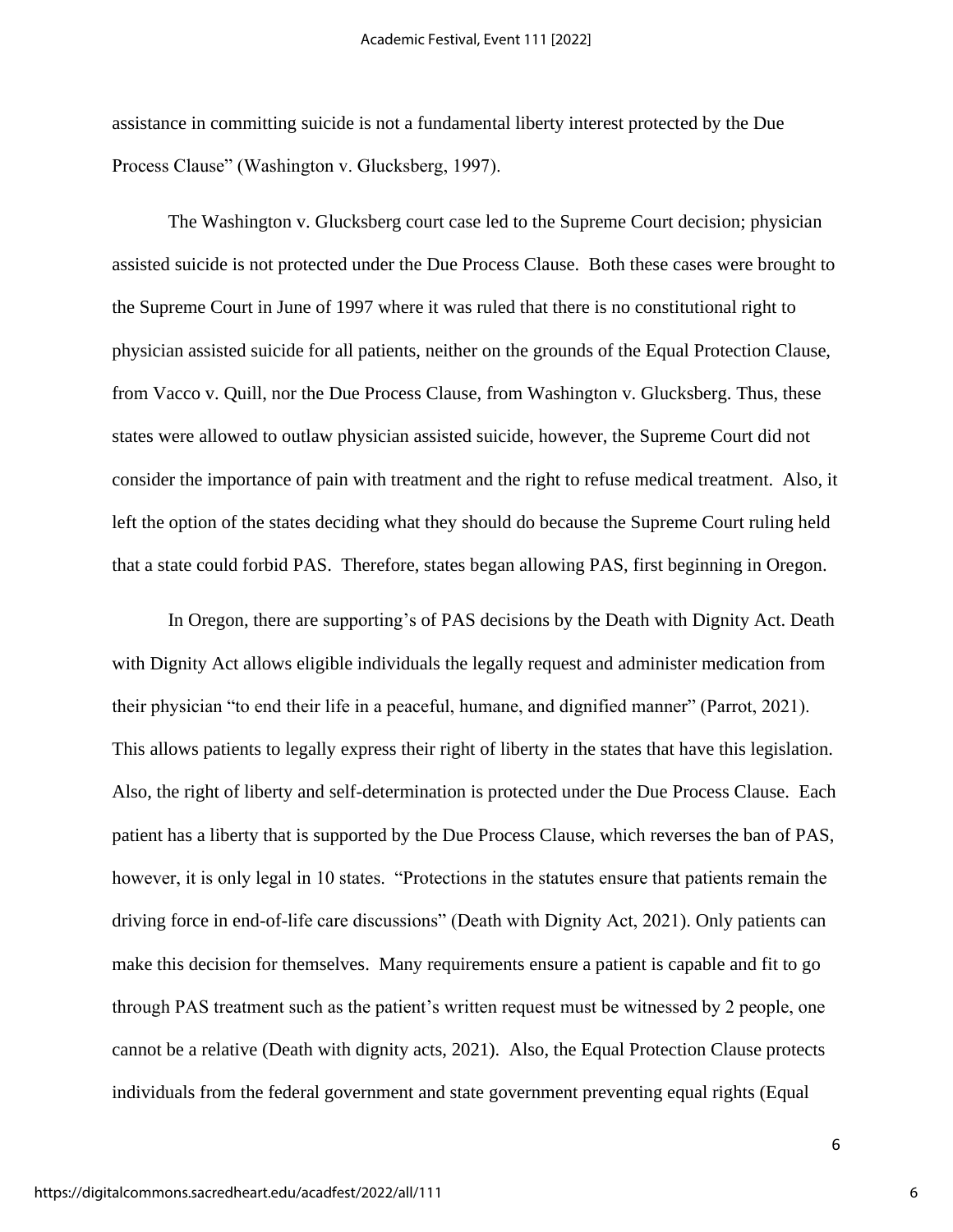Protection, 2021). This amendment is crucial for civil rights protections. Both these clauses can relate to the patient ethically because being protected under the clauses, the patient can have a feel of control over their life. Only some state governments allow PAS liberties, however, a majority of the U.S. is not able to practice this right due to the state government ban. Terminally ill patients living in a PAS-banning state are not allowed to express their right in the choice of PAS, which does not give them a feeling of freedom for this option. According to the Supreme Court ruling in 1997, PAS is not supported by the Due Process and Equal Protection Clause, however today not all individuals hold the liberty of choosing PAS. To uphold the constitutional right of these amendments, PAS should be an option for all citizens within the U.S.

Today with multiple states allowing PAS, certain requirements are permitted. Requirements are slightly different for each state, but they all have a requirement age of 18 years old, residency of the physician must be in the same state as the treatment, being mentally capable and sound of mind, and confirmation of terminal illness with a prognosis of 6-months. Also, the requirement of the formal requests includes 2 oral requests to a physician by only the patient and a written request that is witnessed by at least 2 people where the witnesses must believe the patient is capable and one witness cannot be a relative by blood, marriage, or adoption (Death with Dignity Act, 2021). As well as the formal request, the patient must be deemed capable to self-administer the medication themselves. If the provider physician determines that the patient is suffering from a mental health issue, the patient must be sent to have a psychological evaluation (Death with Dignity Act, 2021). After all requirements are cleared, there may be a waiting period to dispense the medication which gives the patient the opportunity to process their decision with their families (States with legal physician-assisted suicide, 2020). If "anyone who falsifies a request, destroys a recission of a request or who coerces or exerts undue influence on a

7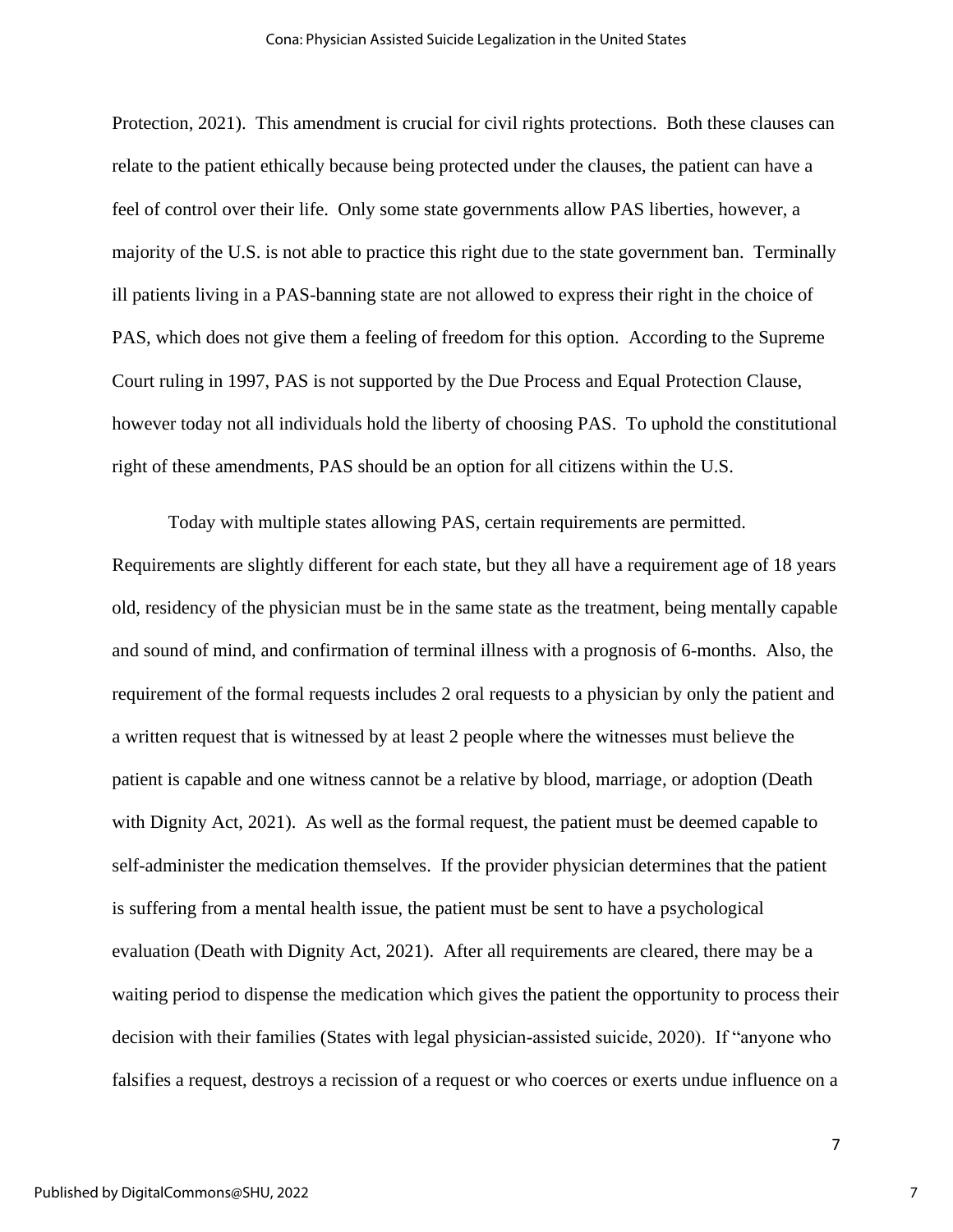patient to request medication under the law or to destroy a rescission of such a request commits a Class A felony. The law also does not limit liability for negligence or intentional misconduct, and criminal penalties also apply for conduct that is inconsistent with it" (Death with Dignity Act, 2021). PAS is an extensive life-ending treatment, and all patients that want to follow through with their request need to pass all the strict requirements of this treatment.

All states have the same basic requirements, and it is shown how the states of Oregon and New Jersey go through their process of PAS. Oregon has an age requirement of 18 years or older to receive treatment, as well as the physician and patient, must be a part of the same residency (States with legal physician-assisted suicide, 2020). The patient must be diagnosed with a terminal illness that will lead to death within 6 months. Furthermore, each patient must be capable of making and communicating treatment decisions for themselves and be able to administer the pill themselves. Lastly, the requirements of Oregon include the diagnosis must be certified by a consulting physician, if deemed mentally impaired the patient must be referred to a psychological examination, the attending physician must inform the patient of alternatives such as palliative care and hospice, and the physician must request that the patient notifies the family of prescription request (States with legal physician-assisted suicide, 2020).

In the state of New Jersey, the patient requirements include age, residency, diagnosis of terminal illness, second physician opinion, being sound of mind, a psychological examination, knowing other options, and 2 oral requests and 1 written. In New Jersey, a patient must be 18 years old to be treated with PAS. Also, the physician must be licensed in the same state as the patient. Once the request was completed, there is a 48-hour waiting time before picking up the prescribed medicine. In both states, contracts, wills, insurance policies, and other agreements cannot restrict the patient from their request. Also, the Department of Human Services – Health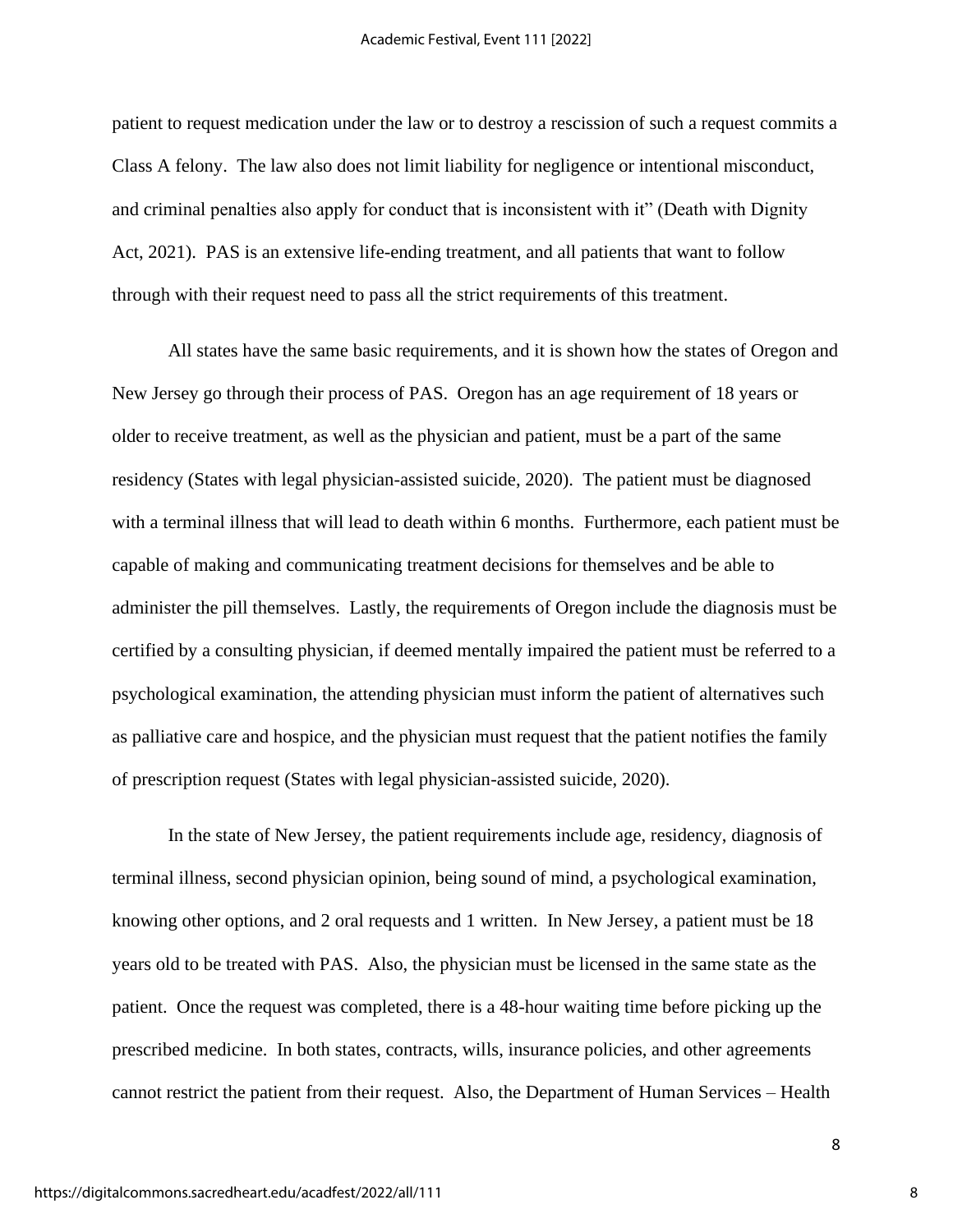Services enforce compliance with the law, and those that comply are protected from criminal prosecution (States with legal physician-assisted suicide, 2020). There are many strict requirements to PAS because it is an immense treatment, however, most states are similar in their requirements for, but may differ slightly.

# **Relationship Between Terminal Illness and Mental Health**

Those with terminal illnesses have shown signs of developing a mental illness due to the severity of their illness. Having a terminal illness takes a toll on the body physically and mentally. The physical pain aspect within terminally ill patients are leading factors towards a decline in mental health, thus leading patients to choose PAS treatment. In a study, "77% of patients who desired a hastened death had moderate to severe pain" (Fine, 2001). On the other hand, in the same study, it was determined that physical symptom severity was a "less potent factor than either psychological or social symptoms" (Fine, 2001). Also, along with physical pain, there are other symptoms most common in terminally ill patients that often contribute to suffering near death and lead to the desire of choosing PAS. These patients can suffer from the symptom of "fatigue, anorexia, cachexia, nausea, vomiting, constipation, delirium and dyspnea" (Ross & Alexander, 2001). Fatigue is the most common and most influential factor that terminally ill patients suffer from. Fatigue in patients can be defined as, "symptoms of tiredness, a general lack of energy not relieved by rest, diminished mental capacity and the subjective weakness associated with difficulty in performing activities of daily living" (Ross & Alexander, 2001). Suffering from fatigue can be difficult because patients cannot experience or perform daily activities that they enjoy. Often patients facing terminal illness, distress intensifies the perception of anxiety, futility, meaninglessness, sense of loss, and being unsupported (Jingyi Chen, 2018). Those with a stronger mental capacity are correlated with positive well-being,

9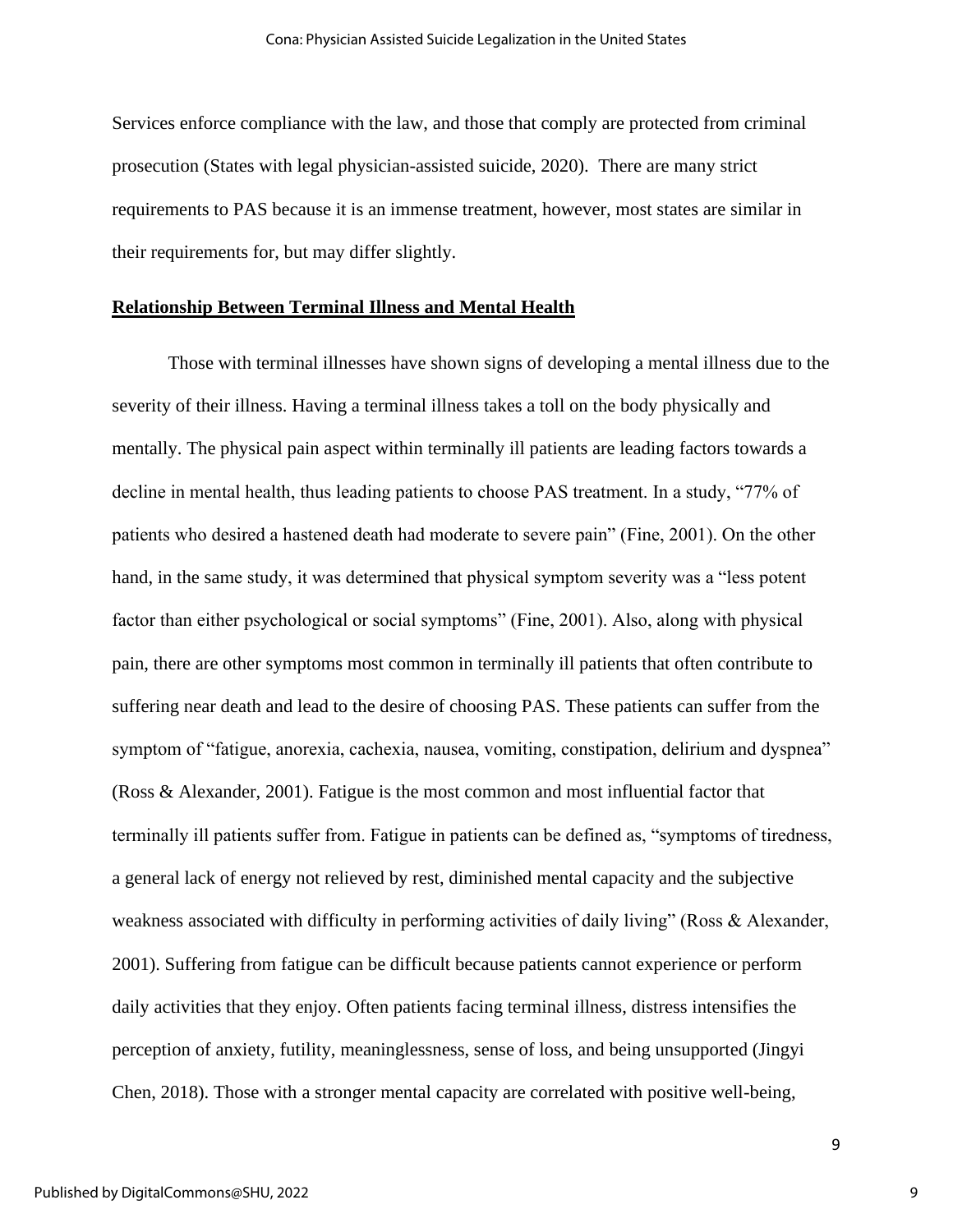however, a negative mental capacity is related to negative symptoms of depression, pain, end-oflife despair, and hopelessness (Jingyi Chen, 2018).Most patients are influenced to engage in PAS due to illness-related experiences, such as fatigue, functional losses, a loss of their sense of self, and fears about the future, however, none of the patients were acutely depressed when planning PAS (Pearlman et al.). Living with a 'lack of energy' these patients lose a sense for life correlating to mental health.

The mental health issue of those with terminal illness is found to be worse than those that do not have a terminal illness. According to ADAA, those that have terminal illness are 6 times more likely to develop depression than those that do not according to the ADAA. In a study of postmortem data of cancer patients, it is proven that those with cancer are more frequent in the suicide population as compared to the general population. In a sample of 232 cases, including suicide and a controlled group, it was examined that 8.6% of cancer patients were found in the suicide group and 3.9% of cancer patients were found in the controlled group (Grandmaison et al., 2013). The main discovery of this study is the suicide rate in cancer patients is greater than the controlled population, and that 75% of cancer-related suicides were linked to depression (Grandmaison et al., 2013). As compared to the general population without illness, terminally ill patients are more likely to develop a mental issue that led to suicide. However, "most patients were motivated to engage in PAS due to illness-related experiences (e.g., fatigue, functional losses), a loss of their sense of self, and fears about the future. None of the patients were acutely depressed when planning PAS" (Pearlman et al.). The law prevents patients that have mental issues from following through with PAS unless they are deemed mentally capable and free of mental illness. Giving those the option of physician assisted suicide, patients can go through the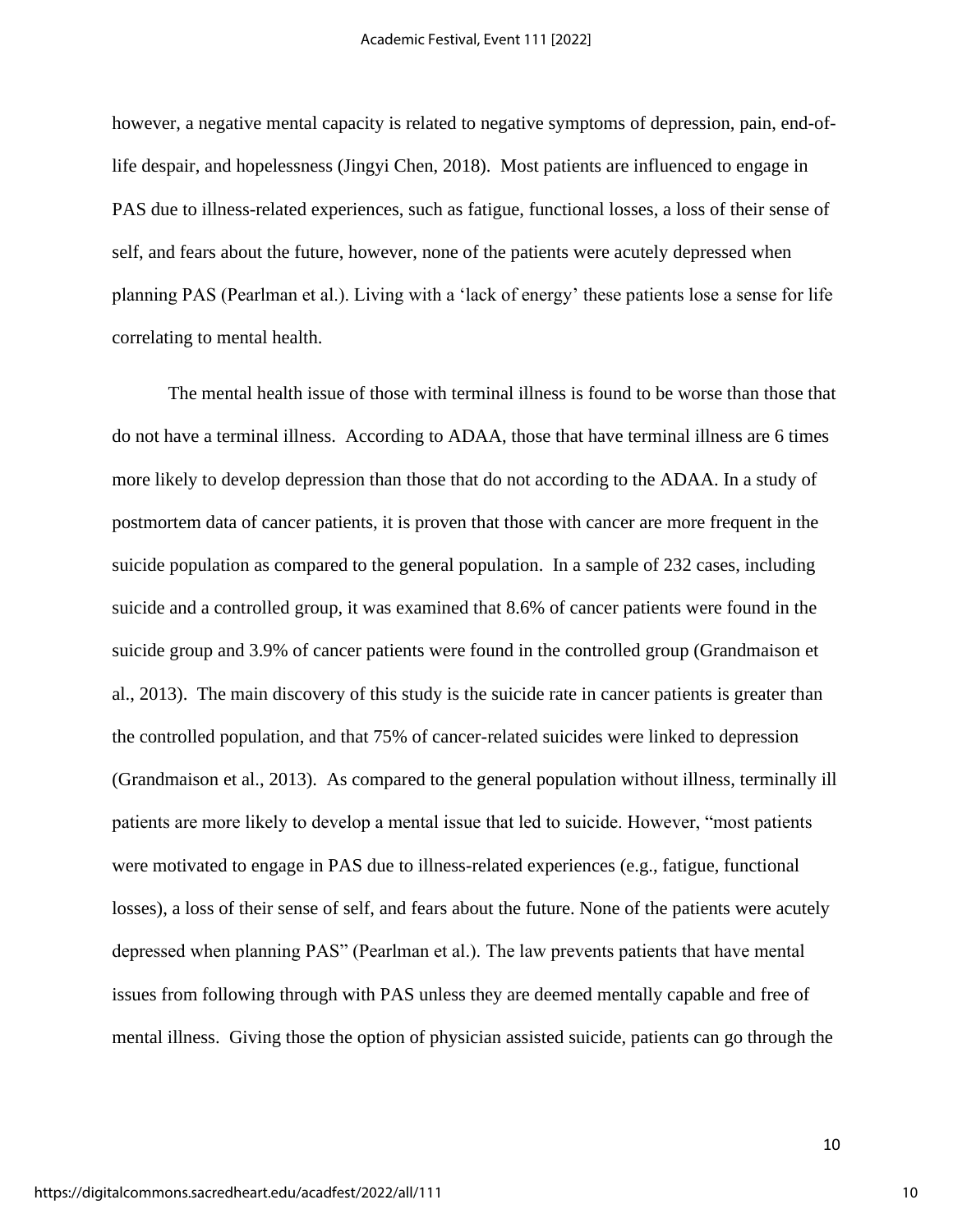process of discussing with their families and doctor allowing them to say last 'goodbyes' and to alleviate their physical and mental suffering.

## **Ethics**

Physician assisted suicide becomes immensely controversial when assessing it from an ethical side. There are many arguments for PAS. A compassionate argument is the ethical principle of beneficence. "The principle of beneficence is the obligation of the physician to act for the benefit of the patient and supports a number of moral rules to protect and defend the right of others, prevent harm, remove conditions that will cause harm, help persons with disabilities, and rescue persons in danger" (Varkey, 2020). For the argument on the grounds of beneficence, for terminal cases, PAS shortens physical pain and suffering. PAS eligibility requires an illness to be deemed terminal with a 6-month prognosis. Choosing PAS allows that patient going through painful treatment and possibly suffering mental issues a shorter end in advance of a greater suffering. Due to legislation, not allowing for the option of PAS allowing "a patient to needlessly suffer can cause additional pain and distress, which can ultimately eliminate whatever shred of dignity the patient may possess" (Llamas, 2019). Allowing PAS can rid conditions that can cause harm and end painful suffering.

Furthermore, autonomy is another argument that can give the patient a feeling of control. A patient may not be able to control the condition of their illness but can make a decision that they believe can benefit them. "The philosophical underpinning for autonomy, as interpreted by philosophers Immanuel Kant (1724–1804) and John Stuart Mill (1806–1873), and accepted as an ethical principle, is that all persons have intrinsic and unconditional worth, and therefore, should have the power to make rational decisions and moral choices, and each should be allowed to exercise his or her capacity for self-determination" (Llamas, 2019). Referencing back to legality,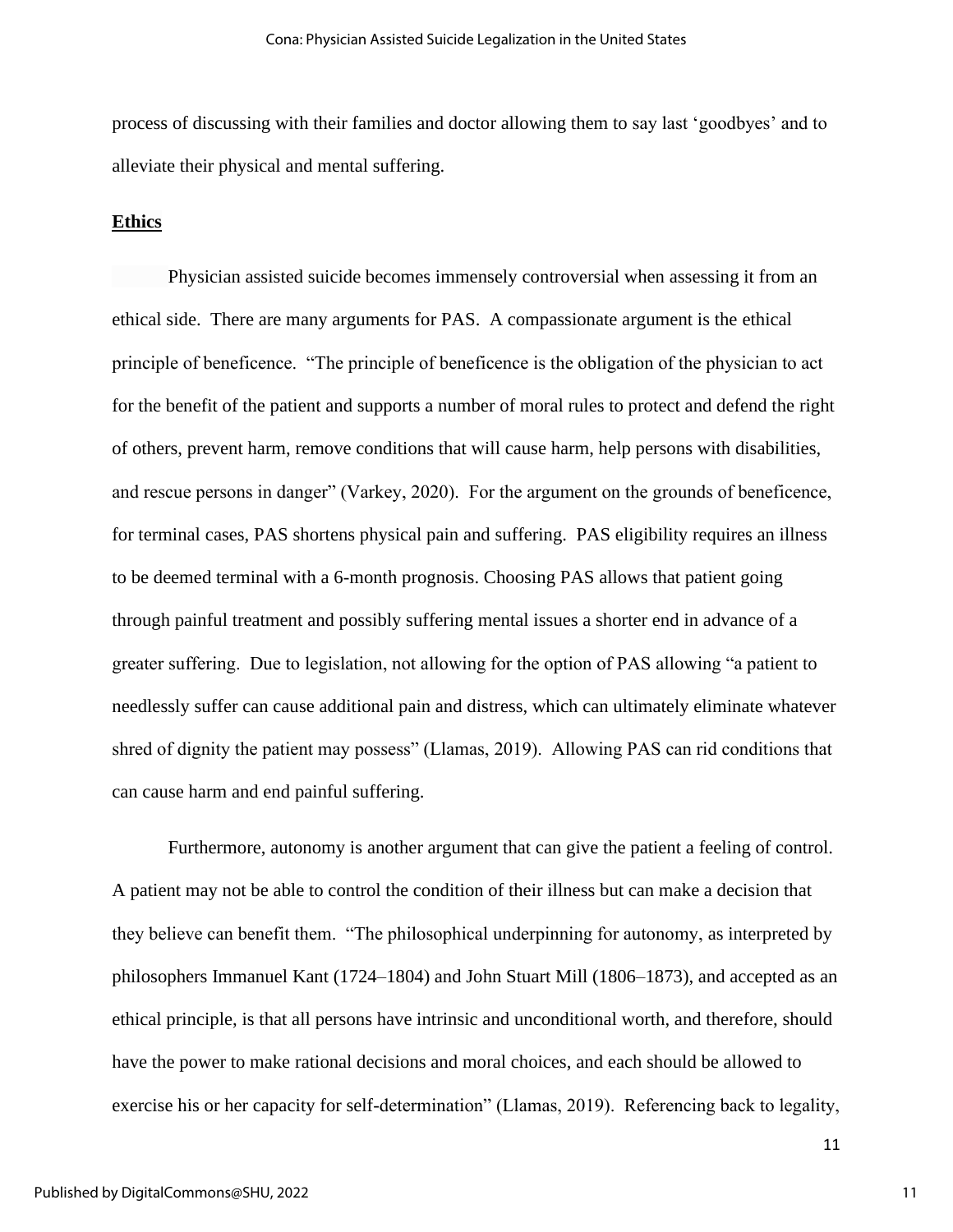the principle of autonomy allows the patient to make a rational decision of choosing PAS, and similar to equal protection and liberty under the equal protection and due process clauses. This gives a patient a feeling of control over their life, unlike feeling meaningless from their illness. Also, it is argued that palliative medicine is not always sufficient to alleviate significant pain and suffering, and patients may not feel a mental relief, "undergoing cancer treatments they were sure the cure itself was going to kill them" (Wilke, 2018). Medicine can manage pain; however, it cannot take away the mental aspect of feeling a lack of enjoyment for life. Allowing an option for PAS may alleviate the patient from any long-term physical and mental suffering through a peaceful, painless death. Also, in some cases, there are patients that cannot afford proper treatment or lack access to quality health care.

Some may be concerned about the families of the patient and the emotional effect on doctors. PAS allows for families to gain closure knowing the time of passing. In some states, there is a time frame where families can process and express their feeling with the patient choosing PAS. The waiting period for the medicine allows families to spend the time gain closure by saying their last 'goodbyes'. For doctors, they took an oath of nonmaleficence. Due to the oath, they cannot cause harm to the patient, however, doctors are not causing harm. Physicians do not physically administer the medicine to the patient. Under the PAS requirements, a patient must be capable of administering the medicine themselves. Thus, physicians are not causing direct harm to a patient. Although family members and doctors can be an ethical factor towards PAS, patients have individual rights that are protected. Overall, their well-being is their decision.

#### **Conclusion**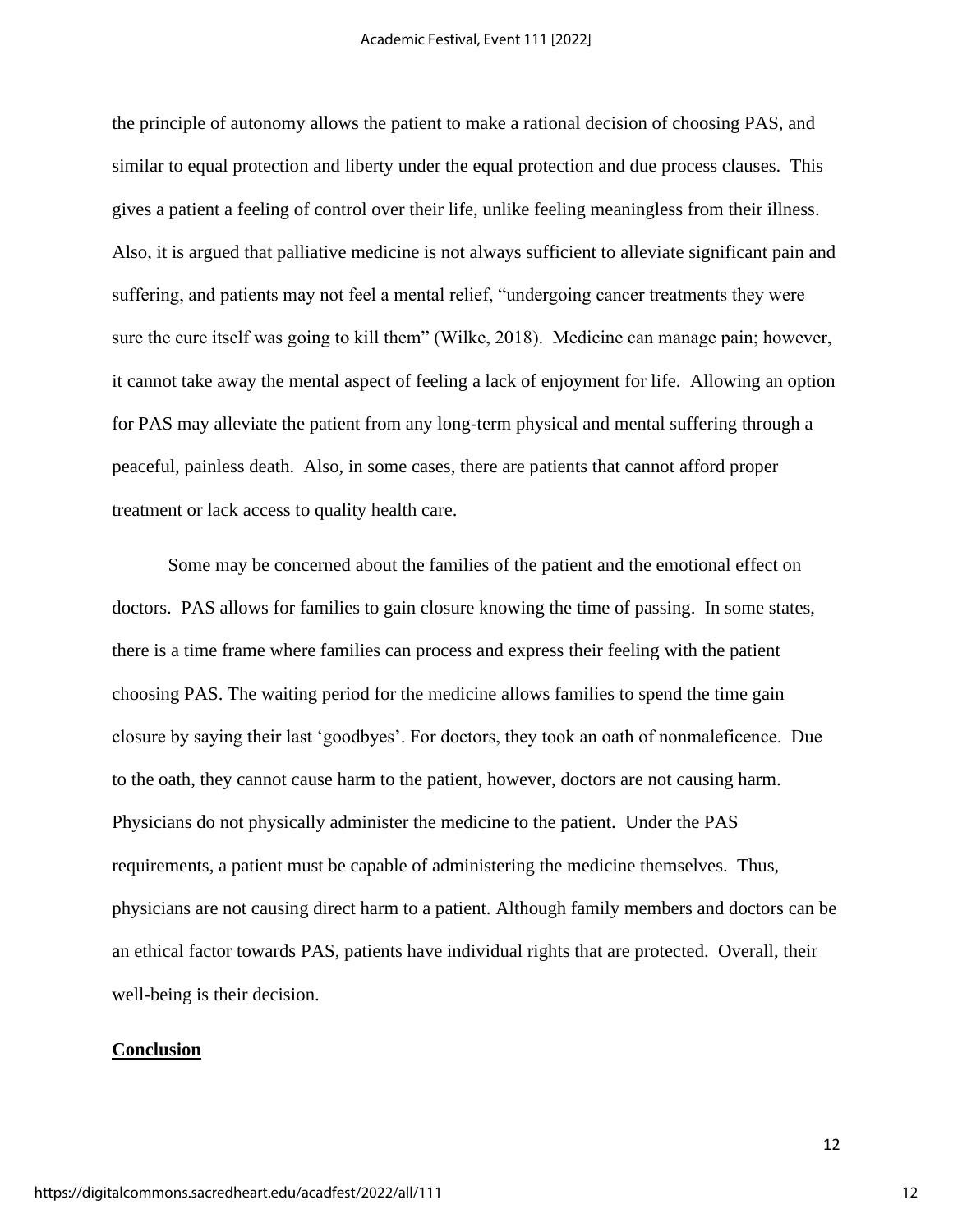PAS is a life-change treatment for patients of terminal illness, their loved ones, as well as their doctors. The decision of making the PAS legal is currently determined based on each state due to the court cases of Vacco v. Quill and Washington v. Glucksberg in 1997. Since the treatment is life-ending the requirements are immensely strict and require many screenings and formal requests. There are many screenings because of the history, data, and relationships between terminal illness and mental health. Under the Due Process Clause and Equal Protection Clause, they permit individuals to hold a liberty right that cannot be taken away by federal or state governments, which can allow PAS in all states. Also, there is a positive correlation between having a terminal illness and developing a mental health issue. Terminal patients can suffer from pain, nausea, and fatigue; physiological conditions, such as depression and anxiety; or existential suffering of hopelessness and a feeling that their life has ended in a biographical sense. Fatigue is the number one leading physical effect of terminal illnesses that can lead to a worthless feeling for life. PAS is a major ethical issue under the topics of beneficence and autonomy; however, patients are protected by many clauses, and can capably decide what is best for their well-being. Due to strict requirements and medical pledges, patients are overseen to ensure they are capable of making their own decision. For some patients, it brings comfort and a sense of control over the manner and timing of their death. PAS allows patients to end their suffering while being protected by many clauses, as well as giving time for loved ones to say 'goodbye' and gain closure. Due to protection clauses, medical research, and ethics, PAS is a decision that should be a feasible option for all citizens suffering from a terminal illness to end their suffering.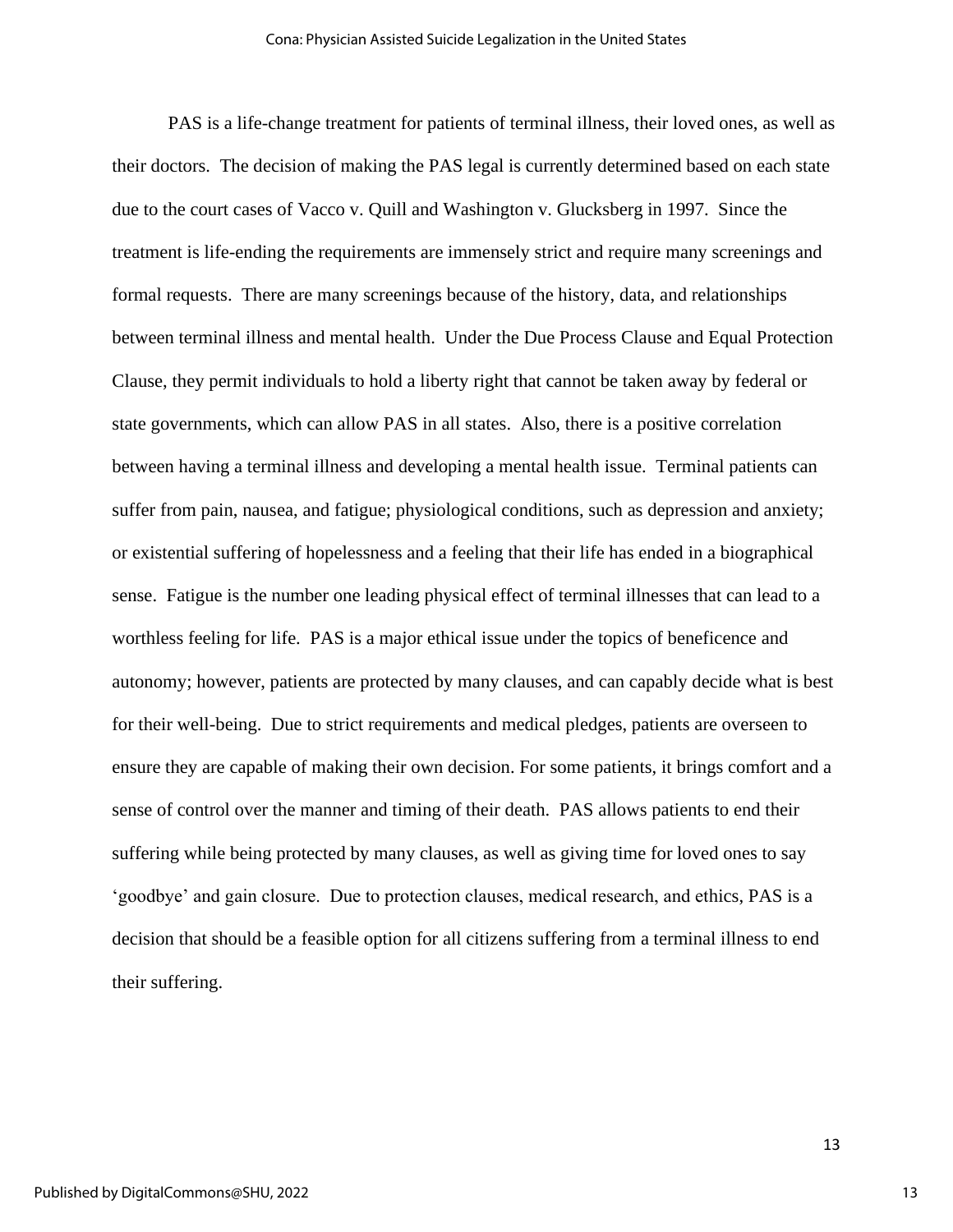## **Citations**

- 1. Department of Health. (2021). *Chronic illness*. Retrieved October 26, 2021, from https://www.betterhealth.vic.gov.au/health/healthyliving/chronic-illness.
- 2. *Department of Health*. Chronic Diseases and Conditions. (n.d.). Retrieved October

26, 2021, from https://www.health.ny.gov/diseases/chronic/.

3. *Common terminal diagnoses*. Palliative Care: Education & Training. (2013, October

17). Retrieved October 26, 2021, from https://palliative.stanford.edu/homehospice-home-care-of-the-dying-patient/common-terminal-diagnoses/.

4. *Death with dignity acts - states that allow Assisted Death*. Death With Dignity. (2021,

April 7). Retrieved October 26, 2021, from https://deathwithdignity.org/learn/death-with-dignity-acts/.

5. *How to access and use death with dignity laws*. Death With Dignity. (2021, May 13).

Retrieved October 26, 2021, from https://deathwithdignity.org/learn/access/.

6. Legal Information Institute. (1997, June 26). *Vacco, attorney general of New York v.* 

*Quill, 117 s.ct. 2293, 138 l.ed.2d (1997)*. Legal Information Institute. Retrieved October 25, 2021, from https://www.law.cornell.edu/supct/html/95-1858.ZS.html.

7. Legal Information Institute. (1997, June 26). *Washington v. Glucksberg, 117 s.ct.* 

*2258, 138 l.ed.2d 772 (1997).* Legal Information Institute. Retrieved October 25, 2021, from https://www.law.cornell.edu/supct/html/96-110.ZS.html.

8. *States with legal physician-assisted suicide - euthanasia - procon.org*. Euthanasia.

(2020, February 18). Retrieved October 25, 2021, from https://euthanasia.procon.org/states-with-legal-physician-assisted-suicide/.

9. Fine, R. L. (2001, April). *Depression, anxiety, and delirium in the terminally ill*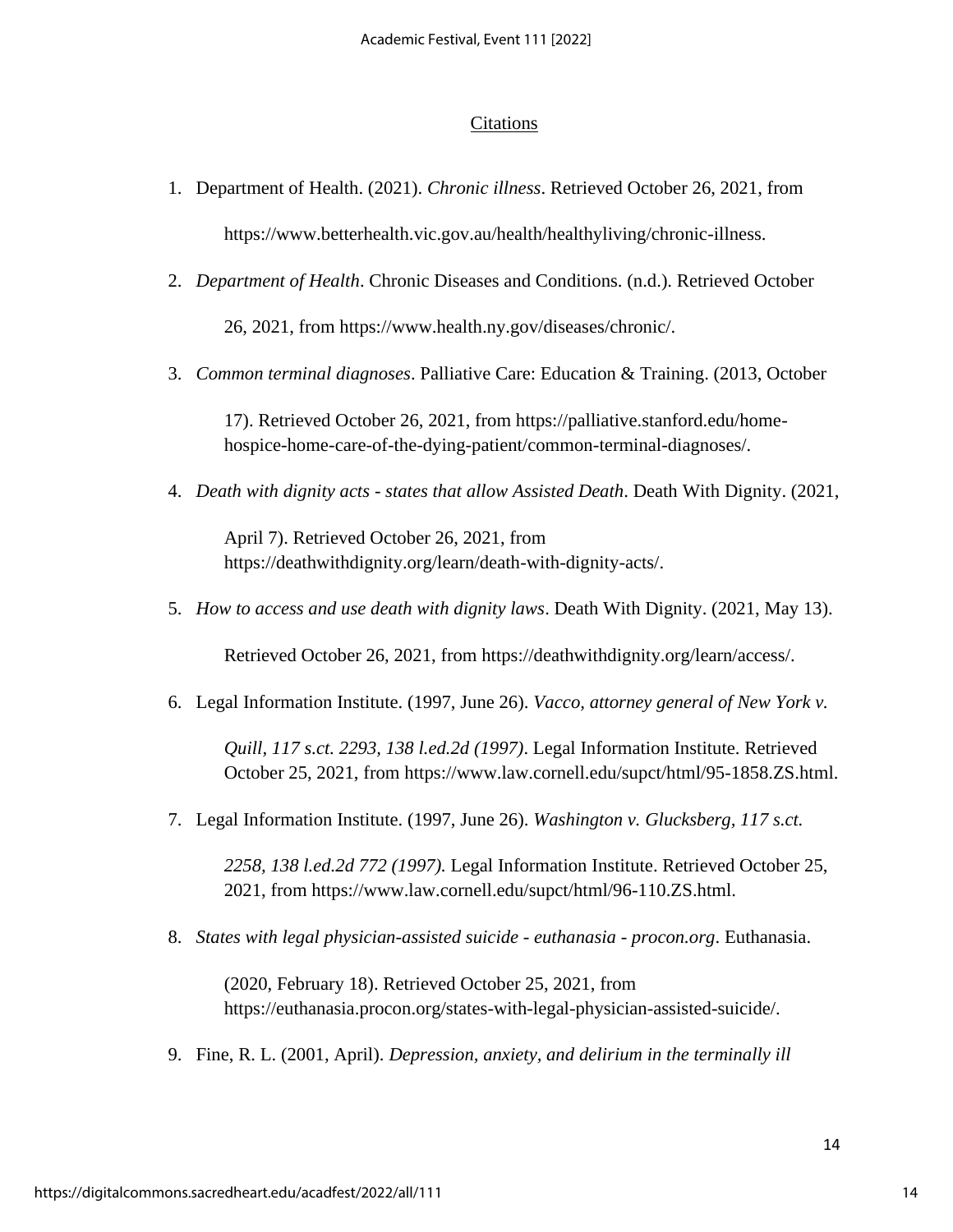*patient*. Proceedings (Baylor University. Medical Center). Retrieved October 26, 2021, from https://www.ncbi.nlm.nih.gov/pmc/articles/PMC1291326/.

10. Ross, D. D., & Alexander, C. S. (2001, September 1). *Management of common* 

*symptoms in terminally ill patients: Part I. Fatigue, anorexia, cachexia, nausea and vomiting*. American Family Physician. Retrieved October 26, 2021, from https://www.aafp.org/afp/2001/0901/p807.html.

11. Grandmaison, G. L. de la, Watier, L., Cavard, S., & Charlier, P. (2013, November 9).

*Are suicide rates higher in the cancer population? an investigation using forensic autopsy data*. Medical Hypotheses. Retrieved October 26, 2021, from https://www.sciencedirect.com/science/article/abs/pii/S0306987713005112.

12. *Serious, chronic, or terminal illnesses - tips for patients and caregivers*. Serious,

Chronic, or Terminal Illnesses - Tips for Patients and Caregivers | Anxiety and Depression Association of America, ADAA. (n.d.). Retrieved October 26, 2021, from https://adaa.org/serious-chronic-or-terminal-illnesses.

13. Jingyi Chen, Y. L. (2018). *The effects of spiritual care on quality of life and spiritual* 

*well-being among patients with terminal illness: A systematic review - Jingyi Chen, Yazhu Lin, Jie Yan, Yong Wu, Rong Hu, 2018*. SAGE Journals. Retrieved November 23, 2021, from https://journals.sagepub.com/doi/full/10.1177/0269216318772267?casa\_token=hv VTbW\_0dsAAAAAA%3AGAEmXqCRtYBtZFkIxC6uKAPLlpZ\_3\_nObaAlHz B85ANYLL5lT58wt1OT6lJ9RxBQILY8tbLKyQjnmQ.

14. Pearlman, R. A., Hsu, C., Starks, H., Back, A. L., Gordon, J. R., Bharucha, A. J.,

Koenig, B. A., & Battin, M. P. (n.d.). *Motivations for physician-assisted suicide*. Journal of General Internal Medicine. Retrieved November 23, 2021, from https://link.springer.com/article/10.1111/j.1525-1497.2005.40225.x.

15. Wilke, S. L. (2018). *Waiting for good news: Living with chronic and serious illness*.

Augsburg Fortress, Publishers.

16. Oregon Department of Health Services, & Parrot, C. (2021, November 11). *FAQs –*